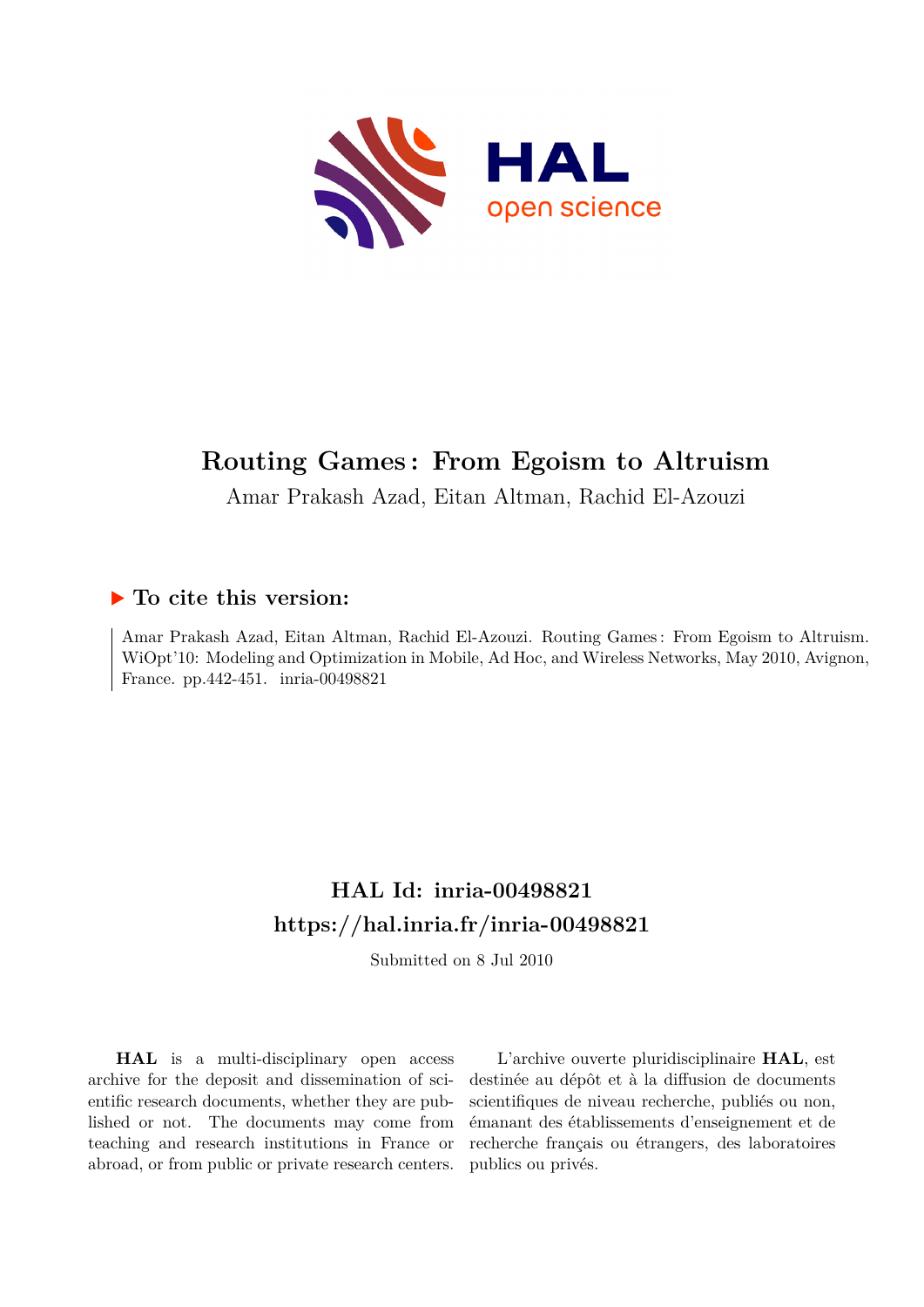# Routing Games : From Egoism to Altruism

Amar Prakash Azad<sup>∗</sup><sup>+</sup> , Eitan Altman<sup>∗</sup> and R. El-Azouzi<sup>+</sup>

<sup>∗</sup> Maestro group, INRIA, 2004 Route des Lucioles, Sophia Antipolis, France

<sup>+</sup>LIA, University of Avignon, 339, chemin des Meinajaries, Avignon, France

{amar.azad,eitan.altman}@sophia.inria.fr, rachid.elazouzi@univ-avignon.fr.

*Abstract***—The paper studies the routing in the network shared by several users. Each user seeks to optimize either its own performance or some combination between its own performance and that of other users, by controlling the routing of its given flow demand. We parameterize the degree of cooperation which allows to cover the fully non-cooperative behavior, the fully cooperative behavior, and even more, the fully altruistic behavior, all these as special cases of the parameter's choice. A large part of the work consists in exploring the impact of the degree of cooperation on the equilibrium. Our first finding is to identify multiple Nash equilibria with cooperative behavior that do not occur in the non-cooperative case under the same conditions (cost, demand and topology). We then identify Braess like paradox (in which adding capacity or adding a link to a network results in worse performance to all users) in presence of user's cooperation. We identify another type of paradox in cooperation scenario: when a given user increases its degree of cooperation while other users keep unchanged their degree of cooperation, this may lead to an improvement in performance of that given user. We then pursue the exploration and carry it on to the setting of Mixed equilibrium (i.e. some users are non atomic-they have infinitesimally small demand, and other have finite fixed demand). We finally obtain some theoretical results that show that for low degree of cooperation the equilibrium is unique, confirming the results of our numerical study.**

**Keywords: Routing game, Altruism, Nash equilibrium, Performance analysis, Cooperation**

#### I. INTRODUCTION

Non-cooperative routing has long been studied both in the framework of road-traffic as well as in the framework of telecommunication networks. Such frameworks allow to model the flow configuration that results in networks in which routing decisions are made in a non-cooperative and distributed manner between the users. In the case of a finite (not very large) number of agents, the resulting flow configuration corresponds to the so called Nash equilibrium [20] defined as a situation in which no agent has an incentive to deviate unilaterally. The Nash equilibrium has been extensively used in telecommunications, see e.g. [1], [7]. The authors in [1] studied a routing games in which each user has a given amount of flow to ship and has several paths through which he may split that flow. Such a routing game may be handled by models similar to [10] in the special case of a topology of parallel links. This type of topology is studied in detail in the first part of [1] as well as in [11]. However, the model of [10] does not extend directly to other topologies. Indeed, in more general topologies, the delay over a *path* depends on how much traffic is sent by other users on any other path that shares common links. Routing games with general topologies have been studied, for example, in the second part of [1], as well as in [11]. A related model was studied thirty years ago by Rosenthal in [13], yet in a discrete setting. It is shown that in such a model there always exists a pure strategy Nash equilibrium. He introduces a kind of discrete potential function for computing the equilibrium. Nevertheless if a player has more than 1 unit to ship such an equilibrium doesn't always exist.

In this work, we embark on experimental investigation of the impact of cooperation in the context of routing games. In particular we consider parallel links and load balancing network topology for investigation, originally presented in [1] and [8] in the context of selfish users. The experimentation is mainly aimed at exploring some strange behaviors which appears in presence of user's partial cooperation (Cooperation in Degree), which is further strengthened with some theoretical results.

Firstly, we identify loss of uniqueness of Nash equilibria. We show by a simple example of parallel links and load balancing network that there may exist several such equilibria. Moreover, even the uniqueness of link utilization at equilibria may fail even in the case of simple topology. A similar example of parallel links, in absence of the cooperation between users there would be a single equilibrium [1]. Beyond Nash equilibrium we investigate further in the setting of Mixed users i.e. where there are two types of users, Group user and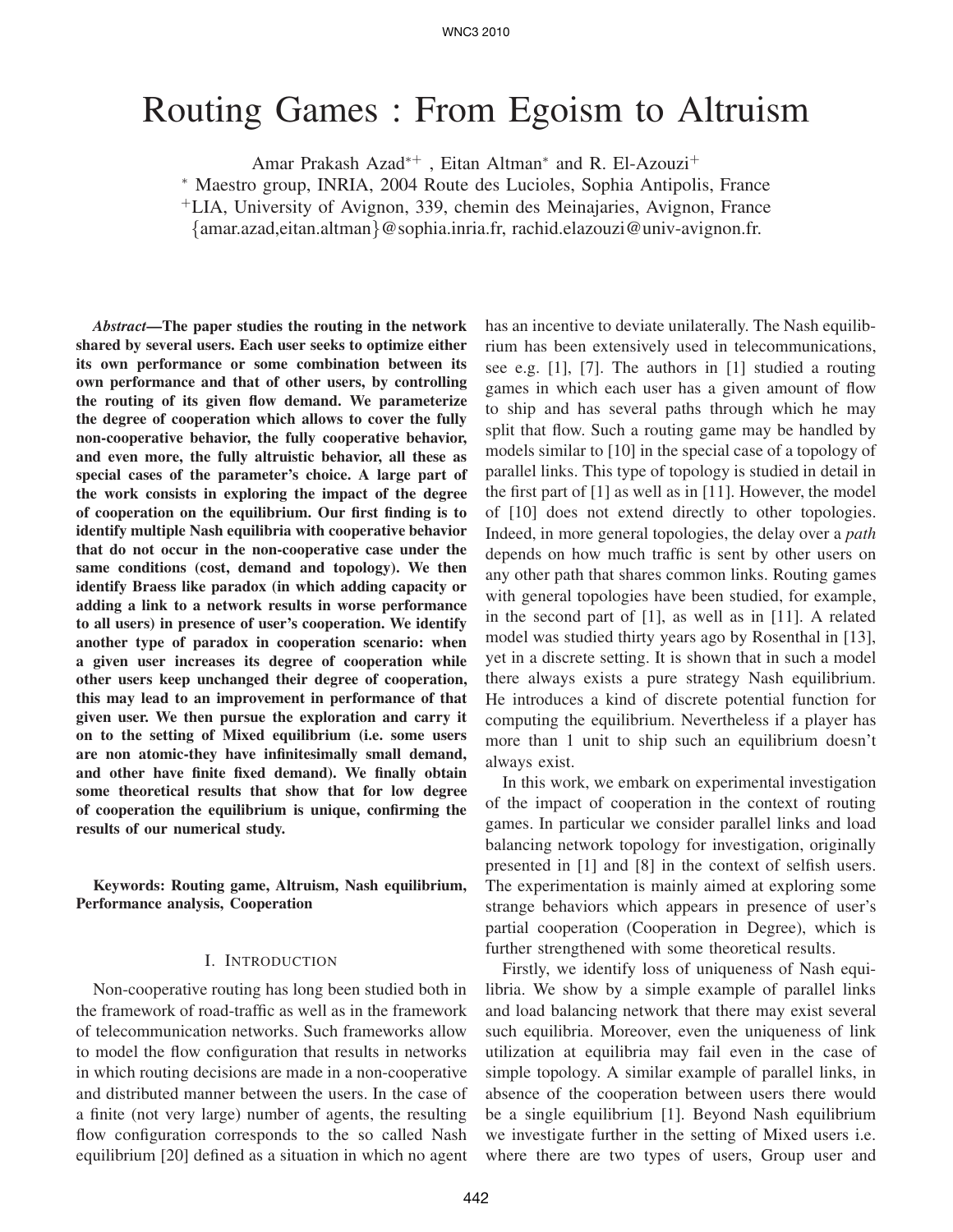Individual users. Group users seek Nash equilibrium while the Individual users seek equilibrium with Wardrop conditions. Strengthening our earlier finding, we observe loss of uniqueness with partial cooperation against the unique solutions shown in [18] for selfish users. However in the latter section (Sec. V), we show theoretically that there exist uniqueness of Nash equilibrium under some conditions in the presence of cooperation between users.

Secondly, we identify paradoxical behavior in presence of such cooperation. One of the observed paradox here is a kind of Braess paradox, a well studied paradox in routing context. Braess paradox has attracted attention of many researchers in context of routing games especially related to upgrading the system, see [5]-[8]. The famous Braess paradox tell us that increasing resources to the system leads to degraded performance in some cases. Such paradox is originally shown to exist in many scenarios, e.g. Braess network in [6], Load balancing network in [8]. Although such paradoxes are found even in the case of selfish users earlier, their existence even in case of such partial cooperation is highlighted here. We show that as the link capacity increases the overall cost of a user increases i.e. addition of resources in the system can tentatively lead to degraded performance. Even more, we also identify another kind of paradox related to *degree of Cooperation*: When a user increases its degree of cooperation while other users keep their degree of cooperation unchanged, leads to performance improvement of that user. We also observe similar behavior even when other user also increase their degree of cooperation. Altruism is talked in the context of economics in [9] as follows: "Motivationally, altruism is the desire to enhance the welfare of others at a net welfare loss to oneself". One may pose the question of whether there is any sense in analyzing altruism in networking context. is there any reason to expect an ISP to take routing decision so as to maximize the utility of other users? We believe that altruistic behaviour can be rewarding for the ISP as it can attract demand. Already in [2] it was shown that if some small amount of flow is controlled by network manager and the latter routes it in some altruistic way then this can enable the manager to impose an efficient equilibrium (One that coincides with the global optimum).

The paper is structured as follows: in section II, we present the system model, define our framework of cooperative user and, formulate the problem. Further in section III we detail the numerical investigation and summarize the findings. Based on one of the findings, we depict more examples identifying Braess paradox in the setting of Nash game in subsection III-C. In section IV, mixed equilibrium is illustrated. In section V, we develop theoretical results to show the conditions where uniqueness can be established in presence of users cooperation. In section VI we summarize the study of impact of cooperation.

## II. SYSTEM MODEL

We consider a network  $(V, \mathcal{L})$ , where V is a finite set of nodes and  $\mathcal{L} \subset \mathcal{V} \times \mathcal{V}$  is a set of directed links. For simplicity of notation and without loss of generality, we assume that at most one link exists between each pair of nodes (in each direction). For any link  $l = (u, v) \in \mathcal{L}$ , define  $S(l) = u$  and  $D(l) = v$ . Considering a node  $v \in V$ , let In $(v) = \{l : D(l) = v\}$  denote the set of its in-going links, and  $Out(v) = \{l : S(l) = v\}$  the set of its out-going links.

A set  $\mathcal{I} = \{1, 2, ..., I\}$  of users share the network  $(V, \mathcal{L})$ , where each source node acts as a user in our frame work. We shall assume that all users ship flow from source node  $s$  to a common destination  $d$ . Each user  $i$  has a throughput demand that is some process with average rate  $r^i$ . User i splits its demand  $r^i$  among the paths connecting the source to the destination, so as to optimize some individual performance objective. Let  $f_l^i$  denote the expected flow that user i sends on link l. The user flow configuration  $f^{i} = (f^{i}_{l})_{l \in \mathcal{L}}$  is called a routing strategy of user  $i$ . The set of strategies of user i that satisfy the user's demand and preserve its flow at all nodes is called the strategy space of user  $i$  and is denoted by  $\mathbf{F}^i$ , that is:

$$
\mathbf{F}^i = \{ \mathbf{f}^i \in \mathbb{R}^{|\mathcal{L}|}; \sum_{l \in \text{Out}(v)} f^i_l = \sum_{l \in \text{In}(v)} f^i_l + r^i_v, v \in \mathcal{V} \},
$$

where  $r_s^i = r^i, r_d^i = -r^i$  and  $r_v^i = 0$  for  $v \neq s, d$ . The system flow configuration  $f = (f^1, ..., f^I)$  is called a *routing strategy profile* and takes values in the product strategy space  $\mathbf{F} = \otimes_{i \in \mathcal{I}} \mathbf{F}^i$ .

The objective of each user  $i$  is to find an admissible routing strategy  $f^i \in F^i$  so as to minimize some performance objective, or cost function,  $J^i$ , that depends upon  $f^i$  but also upon the routing strategies of other users. Hence  $J^{i}(\mathbf{f})$  is the cost of user i under routing strategy profile f.

#### *A. Nash equilibrium*

Each user in this frame work minimizes his own cost functions which leads to the concept of Nash equilibrium. The minimization problem here depends on the routing decision of other users, i.e., their routing strategy

$$
\mathbf{f}^{-i} = (\mathbf{f}^1, ..., \mathbf{f}^{i-1}, \mathbf{f}^{i+1}, ... \mathbf{f}^I),
$$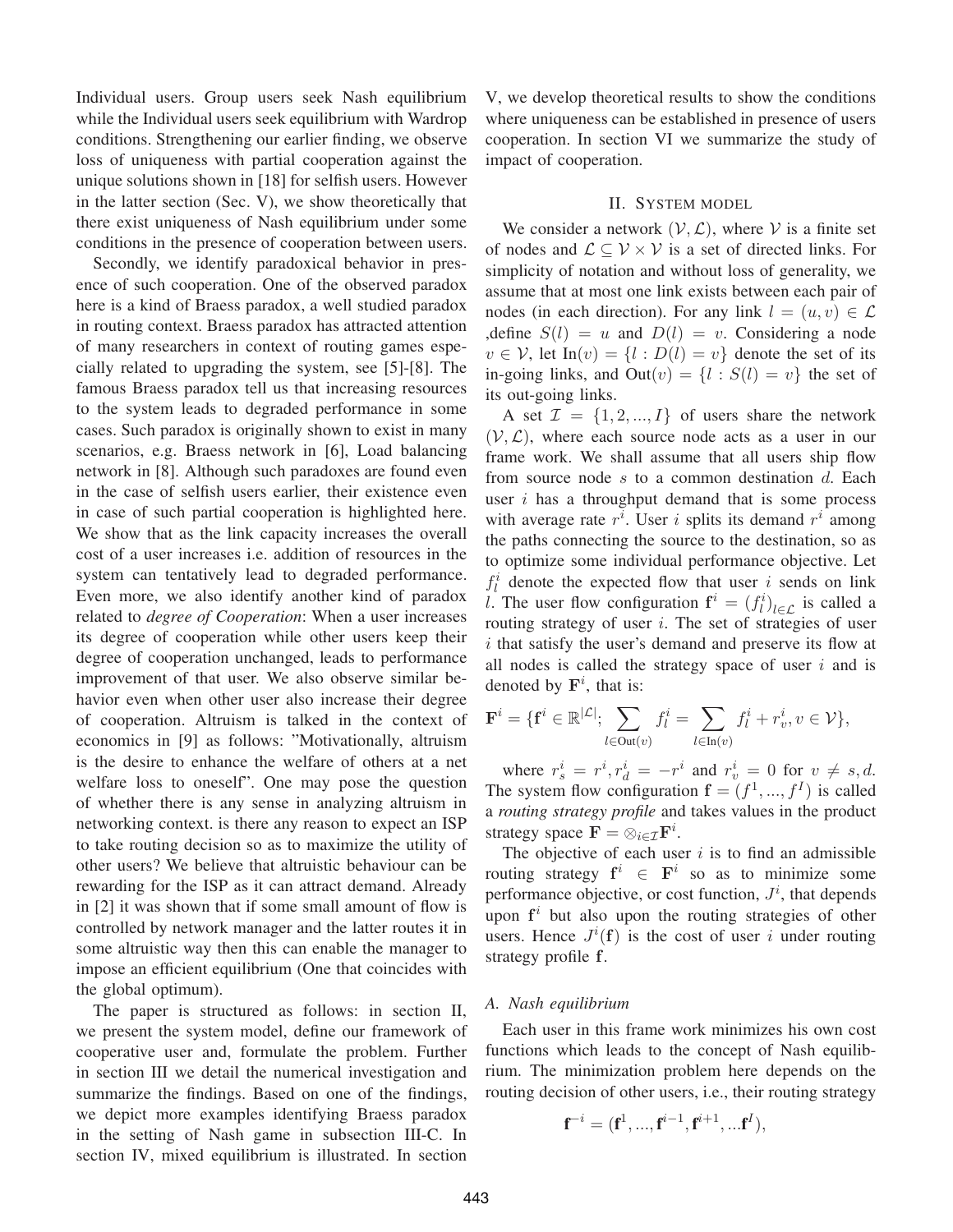*Definition 2.1:* A vector  $\tilde{f}^{i}$ ,  $i = 1, 2, ..., I$  is called a Nash equilibrium if for each user i,  $\tilde{f}^i$  minimizes the cost function given that other users' routing decisions are  $f^j$ ,  $j \neq i$ . In other words,

$$
J^{i}(\tilde{\mathbf{f}}^{1}, \tilde{\mathbf{f}}^{2}, ..., \tilde{\mathbf{f}}^{I}) = \min_{\mathbf{f}^{i} \in \mathbf{F}^{i}} J^{i}(\tilde{\mathbf{f}}^{1}, \tilde{\mathbf{f}}^{2}, ..., \mathbf{f}^{i}, ..., \tilde{\mathbf{f}}^{I}),
$$
  
 $i = 1, 2, ..., I,$  (1)

where  $F^i$  is the routing strategy space of user i.

Nash equilibrium has been discussed in the context of non-cooperative game with selfish users quite often in recent studies.

In this paper we study a new aspect of cooperative routing games where some users cooperate with the system taking into account the performance of other users. We define this *degree of Cooperation* as follows :

*Definition 2.2:* Let  $\overline{\alpha}^i = (\alpha_1^i, ..., \alpha_{|\mathcal{I}|}^i)$  be the *degree of Cooperation* for user i. The new operating cost function  $J<sup>i</sup>$  of user i with Degree of Cooperation, is a convex combination of the cost of user from set  $\mathcal{I}$ ,

$$
\hat{J}^{i}(\mathbf{f}) = \sum_{k \in \mathcal{I}} \alpha_{k}^{i} J^{k}(\mathbf{f}); \ \sum_{k} \alpha_{k}^{i} = 1, i = 1, ...|\mathcal{I}|
$$

where  $\hat{J}^i(\mathbf{f})$  is a function of system flow configuration **f** with cooperation.

Based on the *degree of Cooperation* vector, we can view the following properties for user  $i$ ,

- Non cooperative user : if  $\alpha_k^i = 0$ , for all  $k \neq i$ .
- Altruistic user : User  $i$  is fully cooperative with all users and does not care for his benefits, i.e.,  $\alpha_i^i = 0$ .
- Equally cooperative if  $\alpha_j^i = \frac{1}{|\mathcal{P}|}$ , user *i* is equally cooperative with each user j, where  $j \in \mathcal{P}, \mathcal{P} \subseteq \mathcal{I}$ .

Note that  $\hat{J}^{i}(\mathbf{f})$  is the new effective cost function with *degree of Cooperation*, where it takes into account the cost of other users. Although a user cooperating with the system, it attempts to minimize its own operating cost function in the game setting. Hence such frame work can be classified under non-cooperative games and the thus we can benefit to apply the methods of non-cooperative games to obtain various quantities e.g. Nash equilibria.

# III. NUMERICAL INVESTIGATION OF THE ROLE OF COOPERATION

In this section we detail some numerical examples to study the routing game in the presence of cooperation between some users. In these examples, we use two types of cost functions : linear function which is often used in the transportation network and M/M/1 function which is used in the queuing networks. We consider two network topologies : parallel links [1] and load balancing networks [7] which are defined below

*Load Balancing Network*: A simple load balancing topology of network  $G$  consists of 3 nodes is depicted in Fig. 1(a). This topology has been widely studied in context of queuing networks. The nodes are numbered 1, 2, 3 and communication links among them are numbered as  $l_1, l_2, l_3, l_4$ . Node 1, 2 acts as source node and node 3 acts as destination node. Link  $l_1$ ,  $l_2$  are directed links for nodes 1, 3 and nodes 2, 3 where as, link  $l_3$ ,  $l_4$  are directed link for nodes  $1, 2$  and nodes  $2, 1$ . Cost function of user  $i$ is the sum of cost of each link  $J^i = \sum_{l \in \{1,...4\}} f_l^i T_l(f_l)$ , where  $T_l(f_l)$  is the link cost function. The cost of each user  $i$  with cooperation can be defined as below,

$$
\hat{J}^{i} = \sum_{l \in \{1,...4\}} \sum_{k \in \{1,2\}} \alpha^{i}_{k} f^{k}_{l} T_{l}(f_{l}) \tag{2}
$$



Fig. 1. Network Topology

*Parallel Links Network*: A simple parallel links topology of network  $G$  consists of 2 nodes is depicted in Fig. 1(b) which is originally discuses in [1]. The nodes are numbered 1, 2 and communication links between them are numbered as  $l_1$ ,  $l_2$ . Node 1 acts as source node and node 2 acts as destination node. Cost function of user  $i$ is the sum of cost of each link  $J^i = \sum_{l \in \{1,2\}} f_l^i T_l(f_l)$ , where  $T_l(f_l)$  is the link cost function. The cost of each user  $i$  with cooperation can be defined as below,

$$
\hat{J}^{i} = \sum_{l \in \{1,2\}} \sum_{k \in \{1,2\}} \alpha_{k}^{i} f_{l}^{k} T_{l}(f_{l}) \tag{3}
$$

For each network topology, we consider both the cost functions for investigation.

*Linear Cost Function*: Linear link cost function is defined as,  $T_l(f_{l_i}) = a_i f_{l_i} + g_i$  for link  $i = 1, 2$ , where as,  $T_l(f_{l_i}) = cf_{l_i} + d$  for link  $j = 3, 4$ .

*M/M/1 Delay Cost Function*: The link cost function can be defined as,  $T_l(f_{l_i}) = \frac{1}{C_{l_i}-f_{l_i}}$ , where  $C_{l_i}$  and  $f_{l_i}$ denote the total capacity and total flow of the link  $l_i$ . Note that this cost represents the average expected delay in a M/M/1 queue with exponentially distributed inter arrival times and service times under various regimes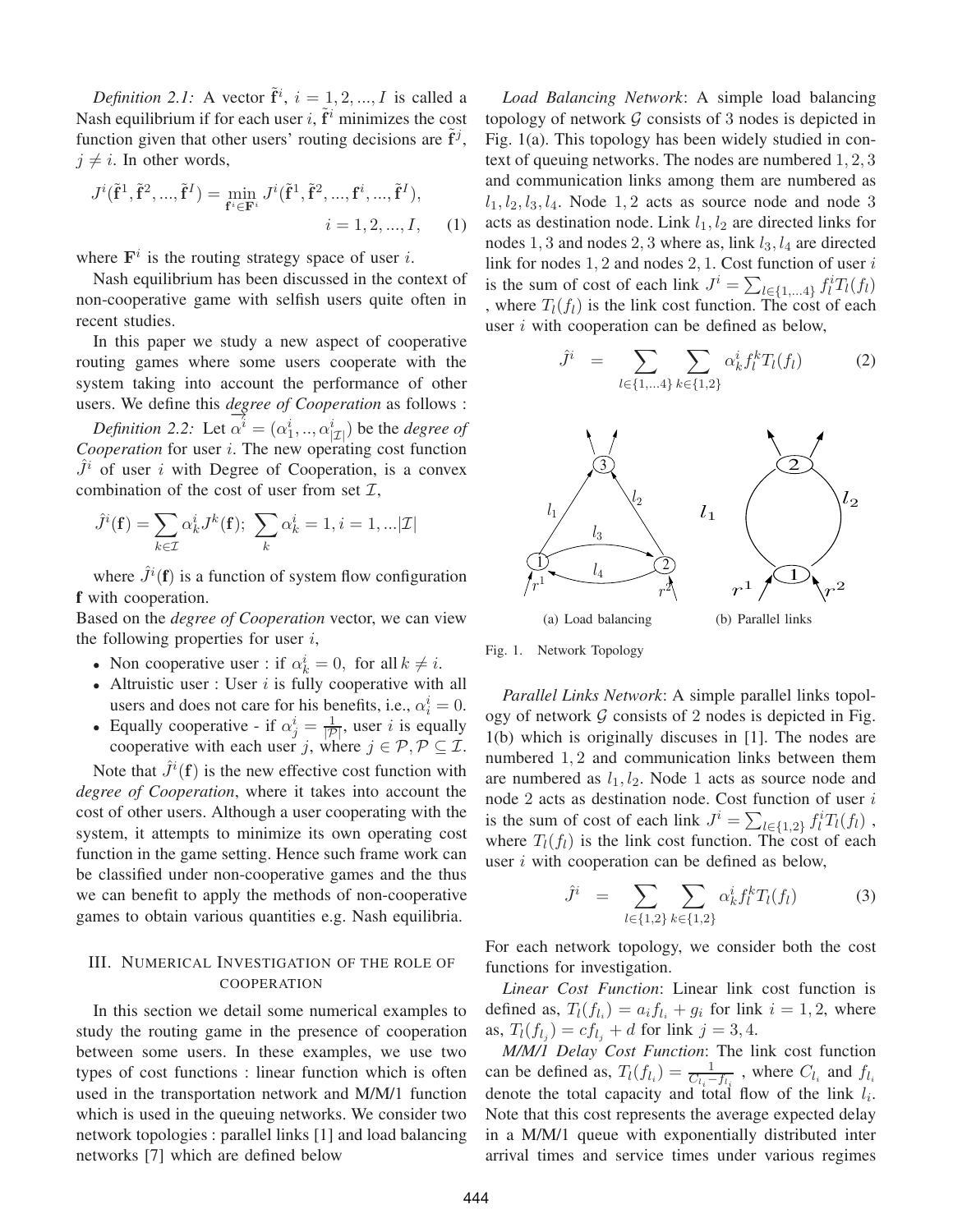such as the FIFO (First In First Out) regime in which customers are served in the order of arrivals, the PS (Processor sharing) regime and the LIFO (Last In First Out) regime. This same cost describes in fact the expected average delays in other settings as well such as the M/G/1 queue (exponentially distributed inter arrival times and general independent service times) under the PS or the LIFO regime.

#### *A. Numerical Examples*

We consider two users share a network. We distinguish two cases. An asymmetric case in which the user 1 is cooperative with  $\alpha_1^1 > 0$  and user 2 is noncooperative, i.e.,  $\alpha_2^2 = 0$ . The second case is symmetric case in which both users are cooperative with the same degree of cooperation  $\alpha$ , i.e.  $\alpha = \alpha_1^1 = \alpha_2^2$ . We compute the Nash equilibrium at sufficiently many points of *degree of Cooperation*  $\alpha$  in the interval [0,1] and plot the corresponding user cost and user flow. Here user flow signifies the fraction of demand flowing in the corresponding user destination link. Since we consider only two links, the fraction of demand flow in one route complements that of the other route. Hence we plot the fraction of demand corresponding to the user i.e.  $f_{l_1}^1$  for user 1 and  $f_{l_2}^2$  for user 2. In sequel we describe five experiments as follows:

*Experiment 1) Load balancing network with linear link cost*: In Fig. 2(a)-2(b), we plot the cost and the flow obtained at Nash equilibrium versus  $\alpha$  in the range [0, 1]. We use the following parameters,  $a_1 = a_2 = 1, g_1 =$  $g_2 = 0, c_1 = c_2 = 0.1, d_1 = d_2 = 0.2$ . Note that the plot of user 1 and 2 overlap in the figure in symmetrical case. This is due to the same degree of Cooperation.

*Experiment 2) Parallel links with linear link cost*: In Fig. 3(a),3(b), we plot te cost function and the flow for both users obtained at Nash equilibrium for  $\alpha$  in the range of [0, 1]. We use the following parameters,  $a_1 =$  $4, a_2 = 2, g_1 = 1, g_2 = 1, r^1 = 1.2, r^2 = 1.$ 

*Experiment 3) Load balancing network with M/M/1 link cost*: Consider the parameters for the link cost functions as,  $C_{l_1} = 4.1, C_{l_2} = 4.1, C_{l_3} = 5, C_{l_4} =$  $5, r<sup>1</sup> = 1, r<sup>2</sup> = 1$ . In Fig. 4(a),4(b), we plot cost and flow obtained at Nash equilibrium for  $0 \le \alpha \le 1$ .

*Experiment 4) Parallel links with M/M/1 link cost*: In Fig.  $5(a)$ ,  $5(b)$ , we plot the cost function and the flow for both users obtained at Nash equilibrium versus  $\alpha$ . We use the following parameter,  $C_{l_1} = 0.001, C_{l_2} = 0.001, r^1 =$  $1, r^2 = 1.$ 

*Experiment 5) Load balancing network with linear link cost*: We vary the link cost for  $l_3$  and  $l_4$  by varying the parameter  $c$ . More precisely, we increase  $c$  from 0 to



Fig. 2. Topology : Load balancing, Cost function : Linear, Parameters :  $a_1 = a_2 = 1, g_1 = g_2 = 0, c_1 = c_2 = 0.1, d_1 = d_2 = 0.2$ . Cooperation : { Symmetrical:  $\alpha^1 = \alpha^2$ , Asymmetrical:  $0 \leq \alpha^1 \leq$  $1, \alpha^2 = 0$ .

1000 in the steps of 20 and compute Nash equilibrium at each point. In Fig.6, we plot the cost of each user with the increasing link cost of the link  $l_3$  and  $l_4$ . Note high link cost signifies that link doesn't exit.

We analyze the results obtained from the experimentation done above. We will be using  $\alpha = \alpha^1$  here for simplicity as we have fixed  $\alpha^2 = 1$  for asymmetrical case and  $\alpha = \alpha^1 = \alpha^2$  for symmetrical case. The important behavior can be summarized under following two headings.

## *B. Non uniqueness of Nash equilibrium*

In Fig. 2 we observe that there exist **multiple Nash equilibria** for both symmetrical case and asymmetrical case. Note that multiple Nash equilibria is constrained to some range of cooperation( $\alpha$ ). However there also exist some range of cooperation where unique solution exist. We observe that there exist three Nash equilibrium for some range of cooperation, two Nash equilibrium at one point and, unique Nash equilibrium for some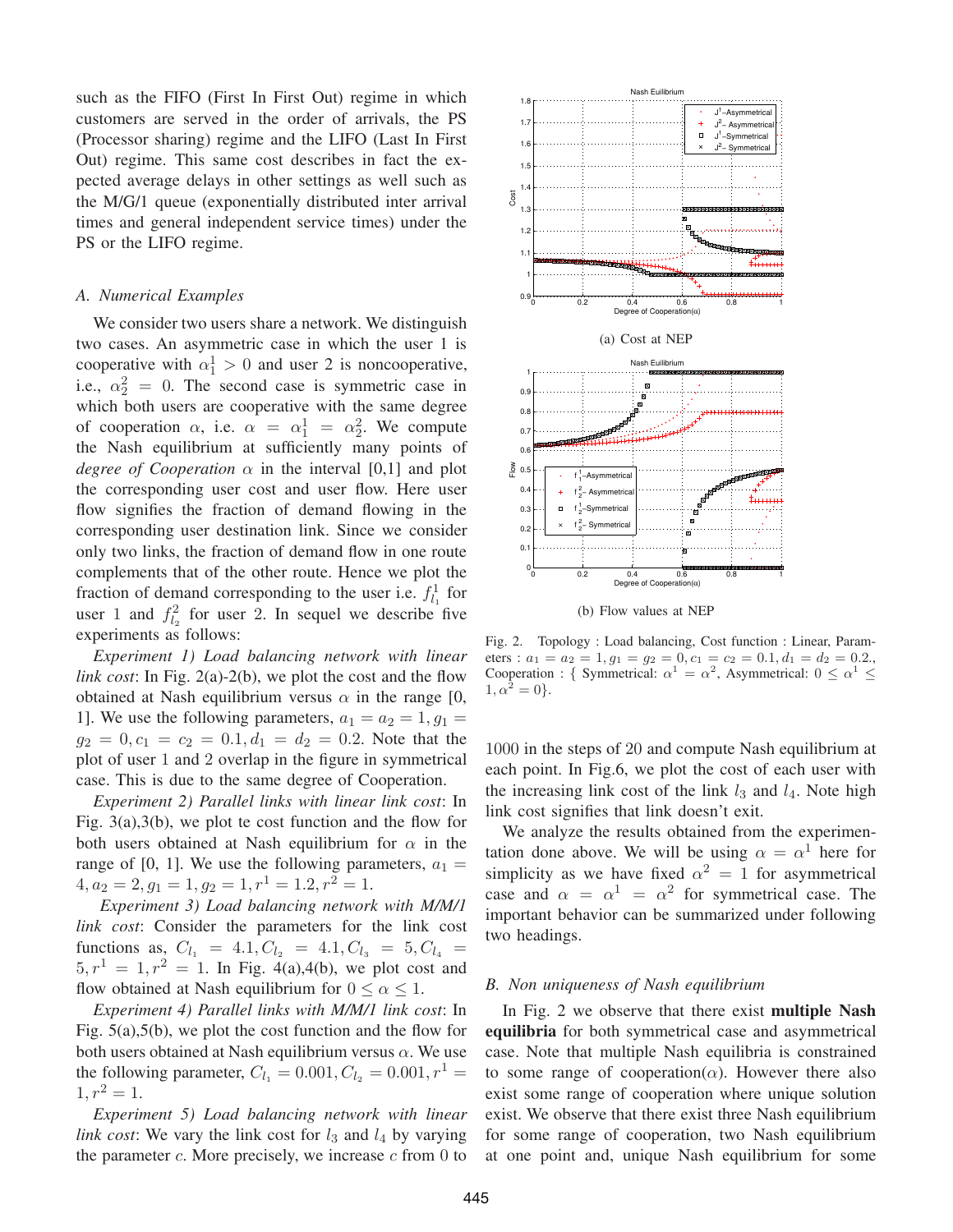

(a) Cost function at Nash equilibrium



(b) Flow values at Nash equilibrium

Fig. 3. Topology : Parallel links, Cost function : Linear, Parameters :  $a_1 = 4, a_2 = 2, g_1 = 1, g_2 = 1, r^1 = 1.2, r^2 = 1$ , Cooperation: { Symmetrical:  $\alpha^1 = \alpha^2$ , Asymmetrical:  $0 \le \alpha^1 \le 1, \alpha^2 = 0$ .

range of cooperation. In Fig. 3- 5, we obtain multiple Nash equilibria as above for some range of cooperation. In Fig. 3(a),3(b), 5(a),5(b) although  $\alpha^1 = \alpha^2$ , due to other parameter being non-symmetrical, we do not observe a symmetrical plot for " $J^1$ ,  $J^2$ -Symmetrical". Uniqueness of Nash equilibrium is shown in [1], for a similar situation as in Fig. 2(a),2(b) for selfish user, but we observe loss of uniqueness when users have some cooperation.

#### *C. Braess like paradox*

We also observe a Braess kind of paradox which is related to performance when additional resource is added to the system. To understand this, consider the topology of experiment 1, i.e., the load balancing network topology. Consider a configuration where initially link  $l_3$  and  $l_4$  has very high cost (i.e. effectively doesn't exist) and latter the link cost is reduced to a low value e.g.  $c = 0$  and  $d = 0.5$ . This can be interpreted as an additional resources added to the system. Observe



(a) Cost function at Nash equilibrium



(b) Flow values at Nash equilibrium

Fig. 4. Topology : Load balancing, Cost function : M/M/1 Delay, Parameters :  $C_{l_1} = 4.1, C_{l_2} = 4.1, C_{l_3} = 5, C_{l_4} = 5, r^1 = 1, r^2 =$ 1, Cooperation: { Symmetrical:  $\alpha^1 = \alpha^2$ , Asymmetrical:  $0 \le \alpha^1 \le$  $1, \alpha^2 = 0$ .

than for the initial configuration the cost of user 1 is  $J^1 = 1$  and cost of user 2 is  $J^2 = 1$  in experiment 1. However in the latter configuration which is depicted in Fig. 2(a), we observe the cost of user 1 and 2 is greater that 1 at Nash equilibria. This explains degradation of performance when resources are increased. A very clearer observation can be made in Fig.6 where the link cost for link  $l_3$  and  $l_4$  is parameterized. Due to multiple Nash equilibria we see two curves. The lower curve corresponds to Nash solutions where flow for each user choose direct link to destination while the upper curve correspond to mixed strategy solution where a fraction of flow for each user choose direct link path. Notice that user cost is improving as the link cost is increasing for the upper curve. Such paradox is widely studied as **Braess paradox** in many literature. Above we identified the existence of Braess paradox in load balancing network. Now we identify the Braess paradox in parallel links topology. Consider the parameters as follows,  $C_{l_1} = 4.1 C_{l_2} = 4.1 r^1 = 2 r^2 = 1$ . Consider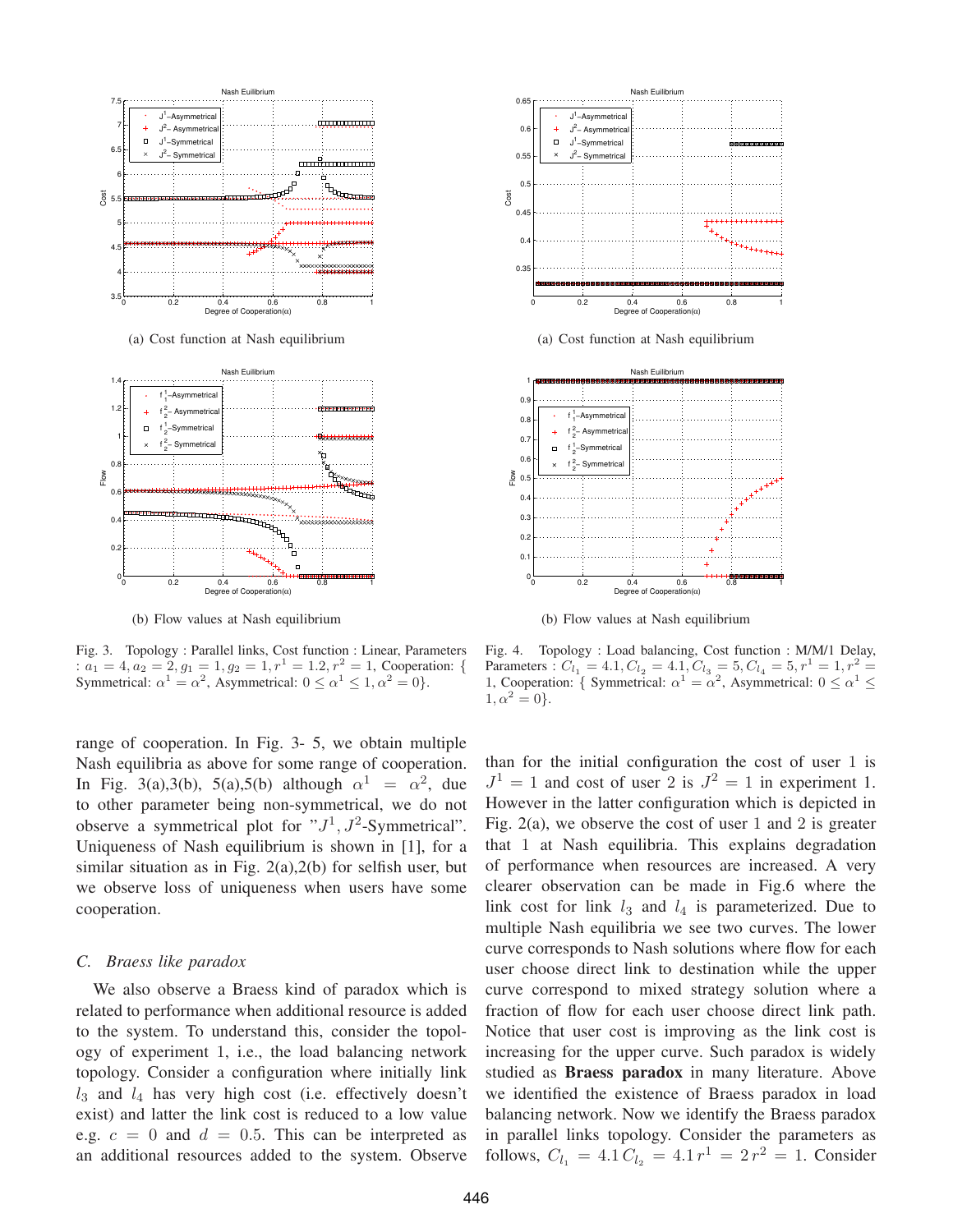

(b) Flow values at Nash equilibrium

Fig. 5. Topology : Parallel links, Cost function : M/M/1 Delay, Parameters :  $C_{l_1} = 0.001, C_{l_2} = 0.001, r^1 = 1, r^2 = 1$ , Cooperation: { Symmetrical:  $\alpha^1 = \alpha^2$ , Asymmetrical:  $0 \le \alpha^1 \le 1, \alpha^2 = 0$ }.



Fig. 6. Topology : Load balancing, Cost function : Linear, Parameters :  $a_1 = 4.1, a_2 = 4.1, d = 0.5$ , Cooperation: $\alpha^1 = \alpha^2 = 0.93$ .

the scenario when initially the link  $l_3$ ,  $l_4$  does not exist, while latter they are added in the system. In other words, the initially the capacity  $C_3 = 0, C_4 = 0$ , and latter it is  $C_3 = 10, C_4 = 10$ . Note that when  $C_3 = 0, C_4 = 0$ , flow at Nash equilibrium is trivially  $f_{l_1} = 1, f_{l_2} = 1$ . In the following, we consider two scenarios of degree of cooperation :

- *Only one user is Cooperative :* The degree of Cooperation taken in this case is  $\alpha^1 = 0.93, \alpha^2 = 0$ . On increasing the capacity  $C_3$ ,  $C_4$  from  $0 \rightarrow 10$ , the cost functions at Nash equilibrium are obtained as  $J^1 = 0.952 \rightarrow 2.06, J^2 = 0.3225 \rightarrow 0.909$  and the flows are  $f_{l_1} = 2 \rightarrow 0, f_{l_2} = 1 \rightarrow 0.0951$ . We also obtain another Nash equilibrium where the cost functions and the flow doesn't change from initial state. Note that increasing the capacity in the network degrades the performance at the first Nash equilibrium.
- *Both users are Cooperative :* We repeat the above experiment with the degree of Cooperation  $\alpha^1$  =  $0.9, \alpha^2 = 0.9$ . The cost functions at Nash equilibrium are obtained as  $J^1 = 0.952 \rightarrow 1.247$ ,  $J^2 =$  $0.3225 \rightarrow 0.430$ . We again obtain another Nash equilibrium where the cost functions and the flow doesn't change from initial state. Note that again increasing the capacity in the network degrades the performance at the first Nash equilibrium.

#### *D. Paradox in cooperation*

In Fig. 2(a), we observe that  $J^1$  has higher cost than  $J^2$ . This is intuitive because user 2 is selfish user while user 1 has a varying degree of Cooperation. In particular remark that  $\alpha^1 \downarrow 0$ ,  $J^1 \uparrow J^2$ . But this is not true for the whole range of Cooperation. Observe in Fig. (3.a) a non intuitive behavior for some small range of  $\alpha$ <sup>1</sup> (approximately  $\alpha^1 \in (0.87, 1)$ ). Notice that when the degree of cooperation  $\alpha^1$  increases (i.e. increase in its altruism) while other user be pure selfish  $(\alpha^2 = 0)$ , leads to improved cost of user 1. This is a paradoxical behavior, we call it **paradox in cooperation**. This paradox also exist in case of symmetrical cooperation (see  $J^1$ -*Symmetrical,*  $J^2$ -*Symmetrical*) in the range of  $\alpha$ approximately  $(0, 0.4)$ . Notice that such paradox is still observed in Fig. 3-4. Remark that such paradox exist only when there are multiple equilibria.

#### IV. MIXED EQUILIBRIUM

The concept of mixed-equilibrium (M.E.) has been introduced by Harker [17] (and further applied in [19] to a dynamic equilibrium and in [18] to a specific load balancing problem). Harker has established the existence of the M.E., characterized it through variational inequalities, and gave conditions for its uniqueness. We discuss here the behavior of mixed equilibrium in presence of partial cooperation. Consider the network  $(\mathcal{V}, \mathcal{L})$  shared by two types of users: (i) *group users* (denoted by  $\mathcal{N}$ )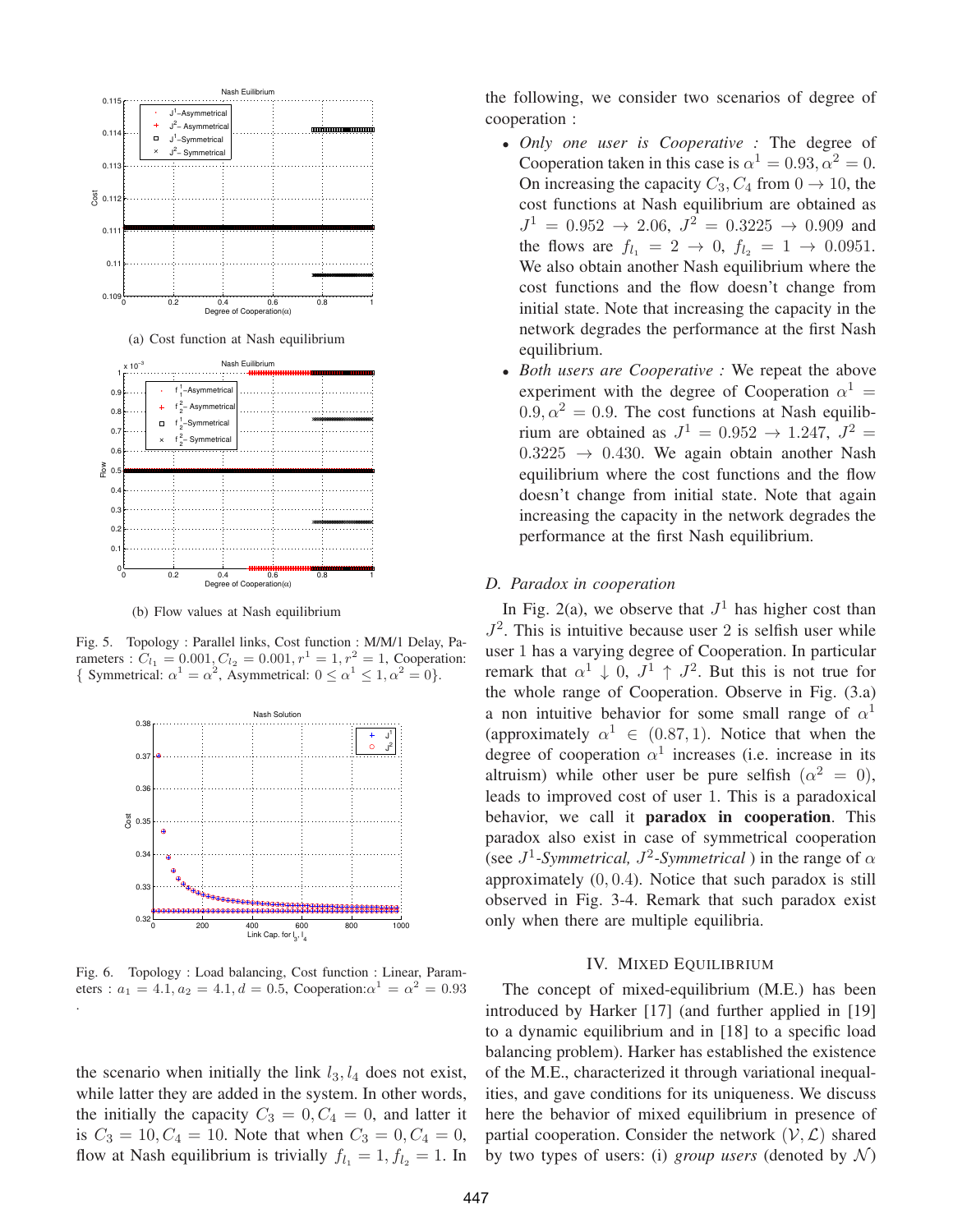: these users have to route a large amount of jobs; (ii) *individual users*; these users have a single job to route through the network form a given source to a given destination. There are infinitely many individual users. For simplicity, we assume that all individual users have a common source s and common destination d. Let  $\mathcal P$ be the set of possible paths which go from  $s$  to  $d$ .

#### **Cost function**

 $-J^i$ : **F**  $\rightarrow$  [0,  $\infty$ ) is the cost function for each user  $i \in \mathcal{N}$ 

 $-F_p : \mathbf{F} \to [0, \infty)$ , is the cost function of path p for each individual user.

The aim of each user is to minimize its cost, i.e., for  $i \in$  $\mathcal{N}$ ,  $\min_{f^i} J^i(\mathbf{f})$  and for individual user,  $\min_{p \in \mathcal{P}} \mathcal{F}_p^i(\mathbf{f})$ . Let  $fp$  be the amount of individual users that choose path p.

*Definition 4.1:*  $f \in F$  is a Mixed Equilibrium (M.E.) if

$$
\forall i \in \mathcal{N}, \forall g^i s.t. (\mathbf{f}^{-i}, g^i) \in \mathbf{F}, \hat{J}^i(\mathbf{f}) \leq \hat{J}^i(\mathbf{f}^{-i}, g^i)
$$

$$
\forall p \in \mathcal{P}, \mathcal{F}_{(p)}(\mathbf{f}) - A \geq 0; \ (\mathcal{F}_{(p)}(\mathbf{f}) - A) f^i_{(p)} = 0
$$

where  $A = \min_{p \in \mathcal{P}} \mathcal{F}_p(\mathbf{f})$ 

#### *A. Mixed equilibrium in parallel links*

In the following proposition, we provide some closed form of Mixed equilibrium in parallel links.

*Proposition 1:* Consider parallel links network topology (Fig. 1(b)) and M/M/1 delay link cost function. Consider that a Group type user and Individual type users are operating in this network. The mixed equilibrium strategy  $(f_{l_1}^{1^*}, f_{l_2}^{2^*})$  can be given exactly as follows,

#### 1) *When Both link is used at Wardrop equilibrium:*  $\sqrt{ }$  $\int$  $\overline{\mathcal{L}}$  $(M_1, N_1)$  if  $a_1 < M_1 < b_1$ ; otherwise,  $(0, -cc)$  if  $r_1 < \min(r_2 + C_2 - C_1, \frac{\alpha(C_2 - C_1) + 2\alpha r_2}{2\alpha - 1}),$  $(r_1, r_1 - cc)$  if  $r_1 < \min(\frac{\alpha(C_2 - C_1)}{1 - 2\alpha}, r_2 - (C_2 - C_1)),$ where

$$
\begin{array}{l} M_1=\frac{-\alpha(C_2-C_1)+r_1(2\alpha-1)}{2(2\alpha-1)}, \ N_1=\frac{(C_1-C_2)(1-\alpha)+(2\alpha-1)r_2}{2(2\alpha-1)},\\ a_1=\max(-\frac{C_2-C_1}{2}-\frac{r_2-r_1}{2},0), \ b_1=\min(-\frac{C_2-C_1}{2}+\frac{r_1+r_2}{2},r_1),\\ cc=-\frac{C_2-C_1}{2}-\frac{r_2-r_1}{2}, \ dd=-\frac{C_2-C_1}{2}+\frac{r_2+r_1}{2}, \ \frac{1}{1}. \end{array}
$$

2) *When only one link (*1*) is used at Wardrop equilibrium:*

$$
\begin{cases}\n(M_2, 0) & \text{if } c_1 < M_2 < r_1; \\
otherwise, & \\
(c_1, 0) & \text{if } h(r_1) > 0, \\
(r_1, 0) & \text{if } h(r_1) < 0, \\
where c_1 = \max(-\frac{C_2 - C_1}{2} - \frac{r_2 - r_1}{2}, 0) \text{ and } M_2 \text{ is}\n\end{cases}
$$



Fig. 7. Parallel links, M/M/1 delay cost at  $C_{l_1} = 4, C_{l_2} = 3, r^1 =$  $1.2, r^2 = 1.$ 

the unique (if there exists) root of the quadratic equation

$$
h(x) = ax^2 + bx + c = 0
$$

in  $[c_1, r_1]$ . The coefficients of the quadratic equation are  $a=((C_1-C_2+r_2)(1-\alpha)-\alpha r_2); b=(C_1(1-\alpha)(2(C_2-r_2-r_1))$  $+2(C_2-r_2)+2\alpha r_2C_1$ ; c= $C_1(1-\alpha)[(C_2-r_1-r_2)^2]$  $-C_1(C_2-r_2)]-\alpha r_2 C_1^2$ .

3) *When only one link (* 2*) is used by Wardrop user:*  $\sqrt{ }$  $\int$  $\overline{\mathcal{L}}$  $(M_3, r_2)$  if  $0 < M_3 < d_1$ ; otherwise,  $(0, r_2)$  if  $h(0) > 0$ ,  $(d_1, r_2)$  if  $h(0) < 0$ , where  $d_1 = \min(-\frac{C_2 - C_1}{2} + \frac{r_2 + r_1}{2}, r_1)$  and  $M_3$ is the unique root(if there exist) of the quadratic equation

$$
g(x) = ax^2 + bx + c = 0
$$

in  $[0, d_1]$ . The coefficients of the quadratic equation are  $a=((C_1-C_2+r_2)(1-\alpha)-\alpha r_2); b=(C_1(1-\alpha))$  $(2(C_2-r_2-r_1)+2(C_2-r_2))+2\alpha r_2C_1); c=C_1(1-\alpha)$  $[(C_2-r_1-r_2)^2-C_1(C_2-r_2)]-\alpha r_2 C_1^2.$ 

Refer technical report[12] for detailed proof.

*Corollary 1:* Consider the symmetric parallel links, i.e.,  $(C_1 = C_2 = C, r_1 = r_2 = r)$  network with M/M/1. delay link cost function. In a mixed user setting the mixed equilibrium strategy  $((f_{l_1}^{1*}, f_{l_2}^{2*}))$  can be given by

 $\sqrt{ }$  $\left\vert \right\vert$  $\mathcal{L}$  $(\frac{r}{2}, \frac{r}{2})$  when  $r_1 > f_{l_1}^1 > 0, r_2 > f_{l_2}^2 > 0$ (0, 0) when  $0 \le f_{l_1}^1 \le r_1, f_{l_2}^2 = 0$ , if  $\alpha \ge 0.5$  $(r, r)$  when  $0 \le f_{l_1}^1 \le r_1, f_{l_1}^2 = 0$ , if  $\alpha \ge 0.5$ Refer technical report [12] for detailed proof.

In Fig.  $(7)$ , we depict the mixed equilibrium stratis egy(flow) for the varying degree of cooperation( $\alpha$ ).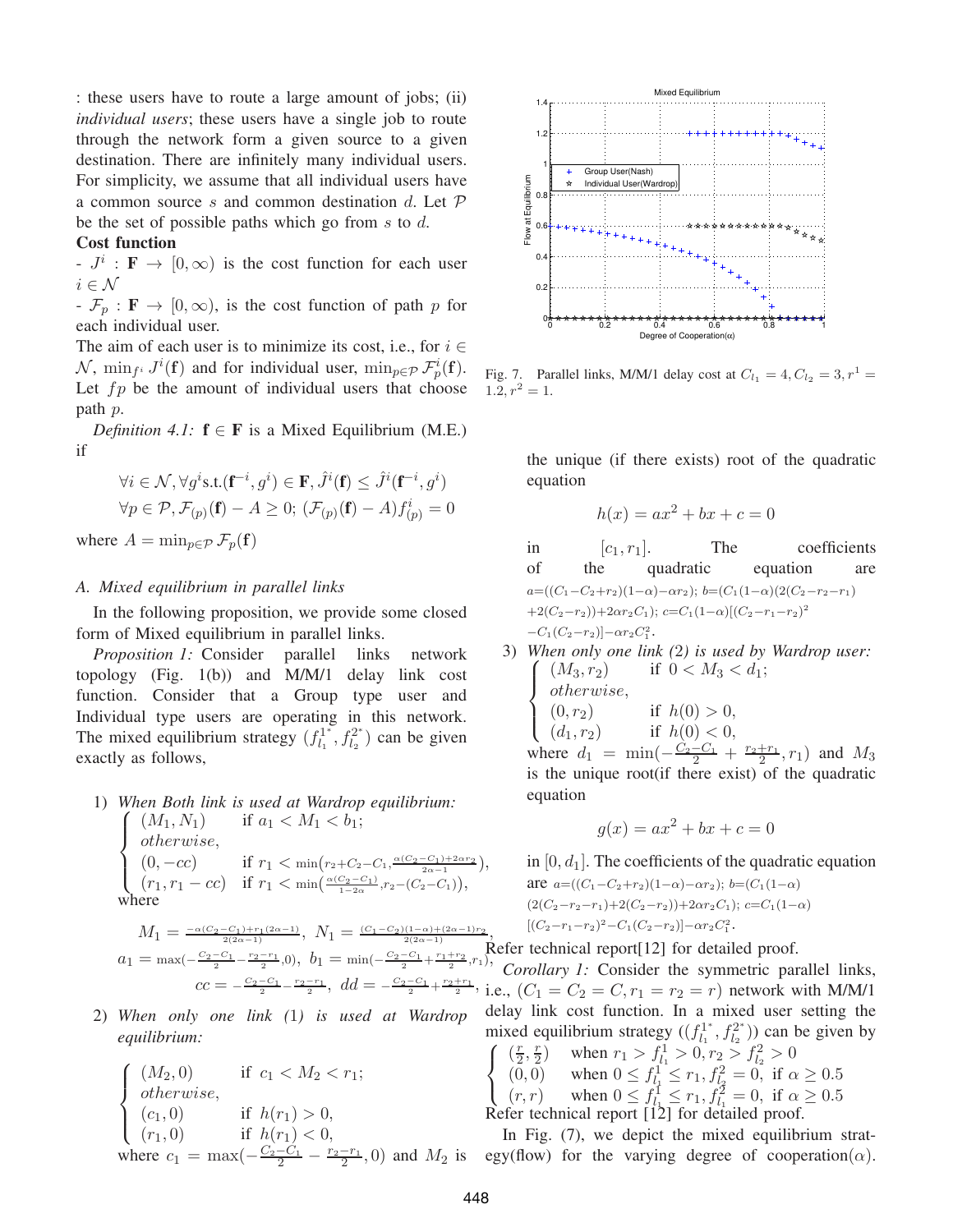Observe the loss of uniqueness of mixed equilibrium in presence of partial cooperation. It is known to have unique equilibrium in the network setting with finitely many selfish users[18]. Remark that we have already shown in the previous section that there exist multiple Nash equilibria in presence of partial cooperation. Due to space limitation we illustrate this behavior with only parallel links topology and M/M/1 cost function. However we identify a similar remark from other configuration also.

#### V. EXISTENCE AND UNIQUENESS OF EQUILIBRIUM

Having noted the existence of multiple Nash equilibrium in sec.III-A using various examples, we here establish the conditions under which unique nash equilibrium exist. Uniqueness of Nash equilibrium is shown in [1] in case of non-cooperative games for parallel links topology. Under some condition, uniqueness is shown for general topology also. In this section we follow the similar structure to establish the uniqueness for parallel links topology in case of our setting of user cooperation.

We follow some assumptions on the cost function  $J^i$ same as in [1].

*Assumption 5.1:* :

- G1:  $\hat{J}^i(\mathbf{f}) = \sum_{l \in \mathcal{L}} \hat{J}^i_l(f_l)$ ). Each  $\hat{J}^i_l$  satisfies:
- G2:  $J_l^i$ : $[0, \infty) \rightarrow (0, \infty]$  is continuous function.
- G3:  $J_l^i$ : is convex in  $f_l^j$  for  $j = 1, ... | \mathcal{I} |$ .
- in  $f_l^i$ , denote  $K_l^i = \frac{\delta \hat{J}_l^i}{\delta f_l^i}$ .

Note the inclusion of  $+\infty$  in the range of  $\hat{J}_l^i$ , which is useful to incorporate implicitly and compactly and additional constraints such as link capacities. Also note that the assumption  $G3$  is stronger than in [1].

Function that comply with these general assumptions, we call type G function. For selfish user operating on parallel links NEP is shown to exist in [1] with the function which comply with the type  $G$  function.

We shall mainly consider cost functions that comply with the following assumptions:

*Assumption 5.2:* :

B1:  $J^i(\mathbf{f}) = \sum_{l \in \mathcal{L}} f_l^i T_l(f_l)$ 

B2:  $T_l : [0, \infty) \to (0, \infty]$ .

B3:  $T_l(f_l)$  is positive, strictly increasing and convex. B4:  $T_l(f_l)$  is continuously differentiable.

Functions that comply with these assumptions are referred to as *type*-**B** functions.

*Remark 5.1:* In Assumption **B1**,  $T_l(f_l)$  is the cost per unit of flow (for example mean delay) on the link  $l$ , for the total utilization,  $f_l = \sum_{i \in \mathcal{I}} f_l^i$ , of that link. Note that if  $T_l(f_l)$  is the average delay on link l, it depends only on the total flow on that link. The average delay should be interpreted as a general congestion cost per unit of flow, which encapsulates the dependence of the quality of service provided by a finite capacity resource on the total load  $f_l$  offered to it.

A special kind of type-B cost function is that which corresponds to an M/M/1 link model. In other words, suppose that

$$
\begin{array}{ll}\n\widetilde{C}1: & \hat{J}^i(f_l^i, f_l) = f_l^i \dot{T}_l(f_l) \text{ is a type-B cost function.} \\
C2: & T_l = \left\{ \begin{array}{ll} \frac{1}{C_l - f_l} & f_l < C_l \\
\infty & f_l > C_l \end{array} \right. .\n\end{array}
$$

Where  $C_l$  is the capacity of the link l. Function that comply with these requirements are

referred to as type-**C** functions. Such delay functions are broadly used in modeling the behavior of the links in computer communication networks [14],[15].

#### *A. Parallel links network topology*

G4: Wherever finite,  $J_l^i$  is continuously differentiable not sufficient to guarantee unique Nash equilibrium in In this section we study the special case where the users from set  $I$  shares a set of parallel communication links  $\mathcal{L} = \{1, 2,...L\}$  interconnecting a common source node to a common destination node. In [1], uniqueness of Nash equilibrium is shown for the selfish users (when user do not cooperate in managing the communication link) in parallel links, where the cost functions  $(J^{i}(f))$  of users are assumed to hold assumption 5.2. However this is not true when the users have cooperation in degree as defined in sec.(2.2). We observe that assumption 5.2 is our setting. It is a harder problem to characterize system behavior for general degree of cooperation. Hence we consider a special case of cooperation where a user cooperative with similar cooperation with all other users i.e.

$$
\hat{J}^i(\mathbf{f}) = (1 - \alpha^i) J^i(\mathbf{f}) + \alpha^i \sum_k J^k(\mathbf{f})
$$

Consider the cost function of type 5.2. The cost function of each user on link  $l$  is given by

$$
\hat{J}_l^i(\mathbf{f}) = ((1 - \alpha^i) f_l^i + \alpha^i f_l^{-i}) T_l(f_l) \n= ((1 - \alpha^i) f_l + (1 - 2\alpha^i) f_l^{-i}) T_l(f_l)
$$

Existence problem in the case of Nash equilibrium for the cost function  $\hat{J}_l^i(\mathbf{f})$  can be directly studied as in [1].

Note that in case of  $\alpha^i$  < 0.5 for all  $i \in \mathcal{I}$ , the uniqueness of Nash equilibrium is guaranteed from E. Orda et al.[1]. Note that when  $\alpha^i$  < 0.5, the function  $K_l^i(f_l^{-i}, f_l)$  is strictly increasing function in  $f_l^{-i}$  and  $f_l$ .

Uniqueness of Nash equilibrium can be also observed in case of All-positive flow in each link. By All-positive flow we mean, if there is a positive flow of at least one user on a link then all user have strictly positive flow on that link.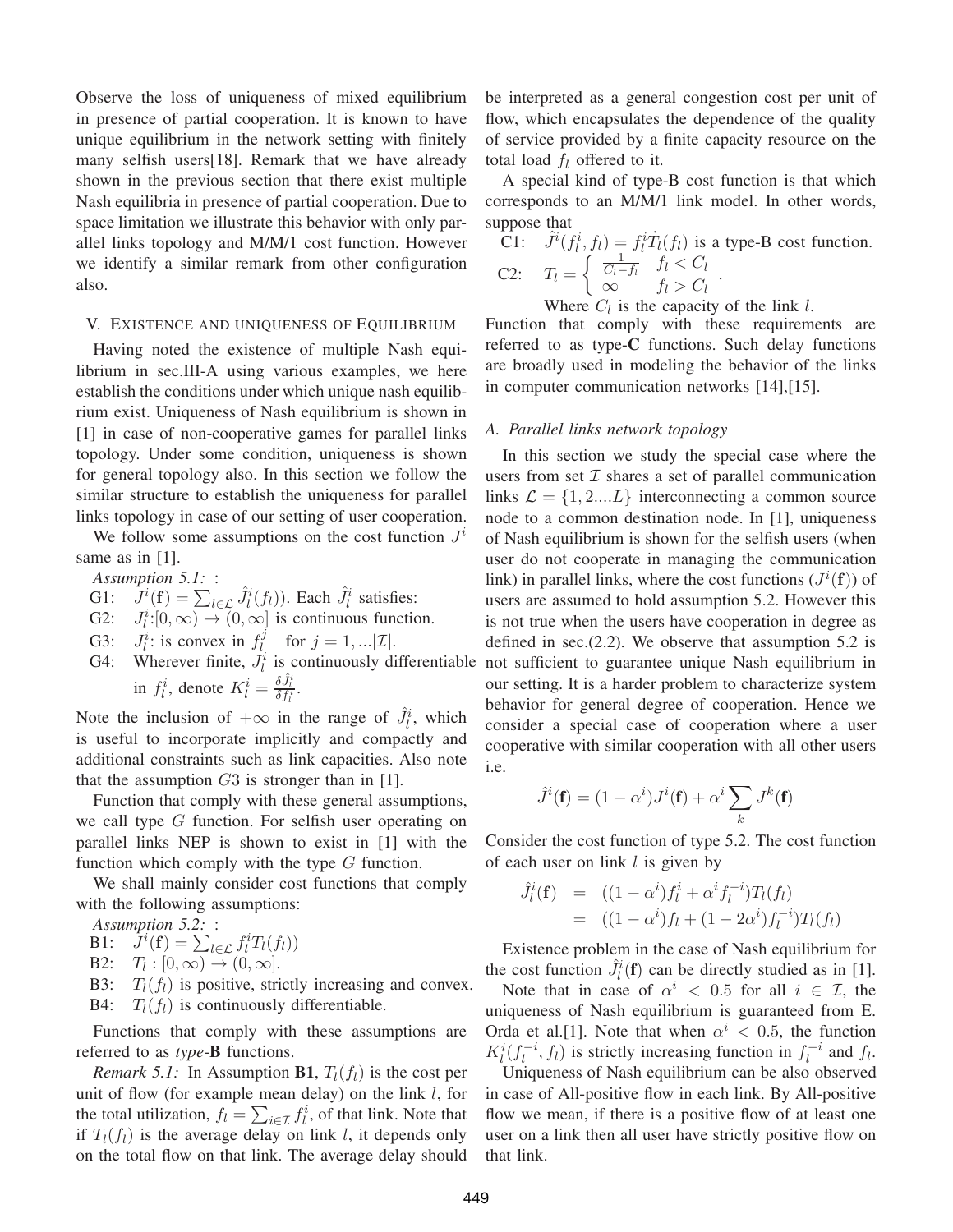The following result establishes the uniqueness of Nash Equilibrium in case of positive flow.

*Theorem 5.1:* Consider the cost function of type 5.2. Let  $\hat{f}$  and  $f$  be two Nash equilibria such that there exists a set of links  $\overline{\mathcal{L}}_1$  such that  $\{f_l^i > 0 \text{ and } \hat{f}_l^i > 0, i \in \mathcal{I}\}\$ for  $l \in \overline{\mathcal{L}}_1$ , and  $\{f_l^i = \hat{f}_l^i = 0, i \in \mathcal{I}\}$  for  $l \notin \overline{\mathcal{L}}_1$ . Then  $\hat{\mathbf{f}} = \mathbf{f}$ .

Refer [12] for proof.

## *B. Uniqueness of NEP in general topology*

It is a hard to characterize system behavior for general network with user's partial cooperation. For selfish users, it is shown that there exist uniqueness for Nash equilibrium point(NEP) under Diagonal Strict Convexity in [1].

We consider a special case of cooperation where a user cooperates equally with all other users i.e.

$$
\hat{J}^i(\mathbf{f}) = (1 - \alpha^i) J^i(\mathbf{f}) + \alpha^i \sum_k J^k(\mathbf{f})
$$

Consider the cost function of type 5.2. The cost function of each user on link  $l$  can be thus given by

$$
\hat{J}_l^i(\mathbf{f}) = ((1 - \alpha^i) f_l + (1 - 2\alpha^i) f_l^{-i}) T_l(f_l) \quad (4)
$$

*Theorem 5.2:* Consider the cost function of type 5.2. Let  $\hat{f}$  and  $f$  be two Nash equilibria such that there exists a set of links  $\overline{\mathcal{L}}_1$  such that  $\{f_l^i > 0 \text{ and } \hat{f}_l^i, i \in \mathcal{I}\}\$ for  $l \in \overline{\mathcal{L}}_1$ , and  $\{f_l^i = \hat{f}_l^i = 0, i \in \mathcal{I}\}$  for  $l \notin \overline{\mathcal{L}}_1$ . Then  $\hat{\mathbf{f}} = \mathbf{f}$ .

Refer [12] for detailed proof.

## VI. CONCLUDING REMARKS

This paper is aimed at exploring user performance in routing games where a finite number of users take into account not only their performance but also other's user's performance. We have parameterized the *degree of Cooperation* to capture the user behavior from altruistic to ego-centric regime. We notice some strange behaviors. Firstly we show the existence of multiple Nash equilibria by a simple example of parallel links and load balancing networks in contrast to the unique Nash equilibrium in case of selfish users. Moreover, we then explored the mixed user scenario, which is composed of a finite number of Group type user seeking Nash equilibrium and infinitely many Individual type users satisfying Wardrop condition. We illustrate loss of uniqueness of equilibrium even in mixed users scenario in presence of partial cooperation by an example for parallel links network. However it is known to have unique equilibrium in presence of only finitely many selfish users in similar settings.

Secondly we identify two kinds of paradoxical behavior. We identify situation where well known Braess paradox occurs in our setting of cooperation. We show using an example of parallel links network with M/M/1 link cost that addition of system resources indeed degrades the performance of all users in presence of some cooperation, while it is well known that this is not true for this setting with only selfish users.

We also identify another type of paradox, paradox in cooperation: i.e. when a given user increases its degree of cooperation while other users keep unchanged their degree of cooperation, this may lead to an improvement in performance of that given user. In extreme sense a user can benefit itself by adopting altruistic nature instead of selfishness.

#### **REFERENCES**

- [1] Ariel Orda, Raphael Rom, and Nahum Shimkin, " Competitive Routing in Multiuser Communication Networks",*IEEE/ ACM Transactions on Networking*, Vol.1 No. 5, October 1993
- [2] Y. A. Korilis, A. A. Lazar and A. Orda, "Architecting Non cooperative Networks", *IEEE Journal on Selected Areas in Communications* N. 13(7), pp. 1241–1251, 1995.
- [3] , H. Kameda , E. Altman and T. Kozawa," Nash equilibria in load balancing in distributed computer system", *International Game Theory Review*, Vol. 4, No. 2, 2002.
- [4] J.B.Rosen, " Existence and uniqueness of Equilibrium points for concave N-Person Games". *Econometrica* , Vol. 33 , No. 3, Pp. 153—163, July 1965.
- [5] N. G. Bean , F. P. Kelly and P. G.Taylor, "Braess' paradox in a loss network". *J. Appl. Prob.* 34, pp. 155–159, 1997.
- [6] H. Kameda, "How harmful the paradox can be in Braess/Cohen-Kelly-Jeffries networks", *Proc. IEEE Infocom 2002*, New York , pp. 437-445, June 2002.
- [7] H. Kameda , E. Altman and T. Kozawa," A case where a paradox like Braess's occurs in the Nash equilibrium but does not occur in the Wardrop equilibrium - a situation of load balancing in distributed computer systems" , *Proceedings of IEEE CDC'99* , Phoenix, Arizona, USA, Dec. 1999
- [8] H. Kameda , E. Altman, T. Kozawa, Y. Hosokawa , "Braess-like Paradoxes in Distributed Computer Systems" , *IEEE Transaction on Automatic control*, Vol 45, No 9, pp. 1687-1691, 2000.
- [9] "Handbook of the Economics of Giving, Altruism and Reciprocity", Volume 1, 2006, *Edited by Serge-Christophe Kolm and Jean Mercier Ythier*
- [10] K. Park, M. Sitharam, and S. Chen. "Quality of service provision in noncooperative networks with diverse user requirements", *Decis. Support Syst.*, vol. 28, no.1-2, pp. 101-122, 2000.
- [11] E. Altman and H. Kameda. "Equilibria for multiclass routing problems in multi-agent networks", *40th IEEE Conference on Decision and Control*, Orlando, Dec. 2000.
- [12] Amar Prakash Azad, Eitan Altamn, and Rachid Elazouzi, "Routing Games : From Egoism to Altruism", available on INRIA research report RR-7059(http://hal.archives-ouvertes.fr/inria-00423475/en/).
- [13] R. W. Rosenthal. A class of games possessing pure strategy nash equilibria. *Int. J. Game Theory*, 2:65–67, 1973.
- [14] D. Bertsekas and R. Gallager, " Data Networks". Eaglewood Cliffs. NJ:Prentice Hall, 1987
- [15] L. Kleinrock," Queueing Systems", New York: Wiley, 1975.